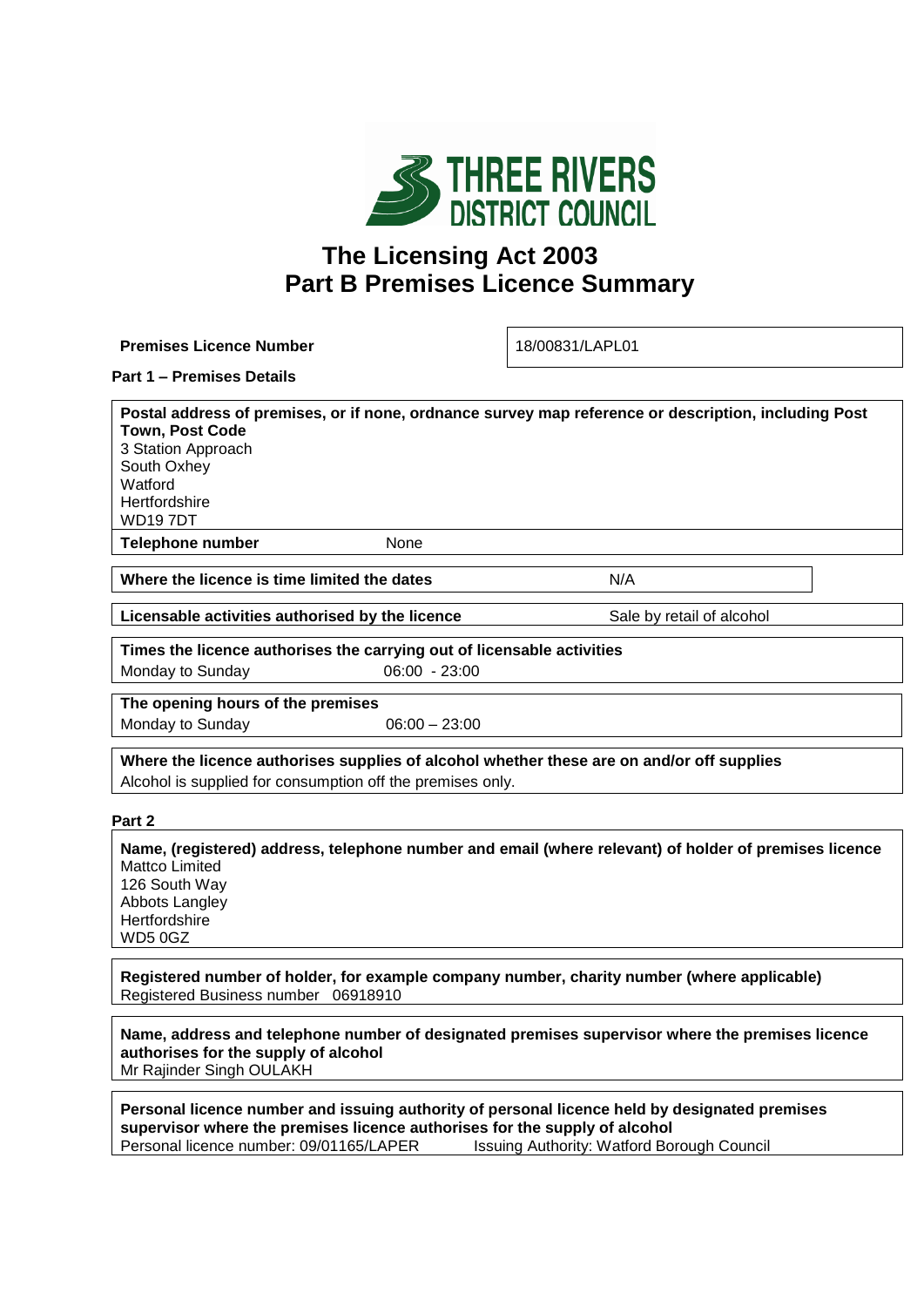# **Annex 1 – Mandatory Conditions**

# **For the purposes of this schedule**

"the act" means the Licensing Act 2003

"Anti-Social Behaviour" has the meaning given in Section 36 of the Anti-Social Behaviour Act 2003; "Disability" has the meaning given in section 1 if the Disability Discrimination Act 1995;

"Relevant Premises" has the meaning given in paragraphs (a) and (b) of the definition in section 153(4) of the Act (the relevant parts of which are attached to this licence).

#### **Mandatory Condition – s19 of the Licensing Act 2003**

No supply of alcohol may be made under the premises licence;

- (a) at a time when there is no designated premises supervisor in respect of the premises licence, or
- (b) (b) at a time when the designated premises supervisor does not hold a personal licence or his personal licence is suspended.

Every supply of alcohol under the premises licence must be made by person who holds a personal licence.

# **MANDATORY CONDITONS SPECIFIED BY THE LICENSING ACT2006 (MANDATORY LICENING CONDITIONS) ORDER 2010AS AMENDED BY THE LICESNING ACT 2003 (MANDATORY CONDITIONS) (AMENDMENT) ORDER 2014:**

#### **Mandatory Condition 1**

(1) The responsible person must ensure that staff on relevant premises do not carry out, arrange or participate in any irresponsible promotions in relation to the premises.

(2) In this paragraph, an irresponsible promotion means any one or more of the following activities, or substantially similar activities, carried on for the purpose of encouraging the sale or supply of alcohol for consumption on the premises—

(a) games or other activities which require or encourage, or are designed to require or encourage, individuals to—

(i) drink a quantity of alcohol within a time limit (other than to drink alcohol sold or supplied on the premises before the cessation of the period in which the responsible person is authorised to sell or supply alcohol), or

(ii) drink as much alcohol as possible (whether within a time limit or otherwise);

(b) provision of unlimited or unspecified quantities of alcohol free or for a fixed or discounted fee to the public or to a group defined by a particular characteristic in a manner which carries a significant risk of undermining a licensing objective;

(c) provision of free or discounted alcohol or any other thing as a prize to encourage or reward the purchase and consumption of alcohol over a period of 24 hours or less in a manner which carries a significant risk of undermining a licensing objective;

(d) selling or supplying alcohol in association with promotional posters or flyers on, or in the vicinity of, the premises which can reasonably be considered to condone, encourage or glamorise anti-social behaviour or to refer to the effects of drunkenness in any favourable manner;1. A relevant person shall ensure that no alcohol is sold or supplied for consumption on or off the premises for a price which is less than the permitted price.

(e) dispensing alcohol directly by one person into the mouth of another (other than where that other person is unable to drink without assistance by reason of disability).

#### **Mandatory Condition 2**

The responsible person must ensure that free potable water is provided on request to customers where it is reasonably available.

#### **Mandatory Condition 3**

1. The premises licence holder or club premises certificate holder must ensure that an age verification policy is adopted in respect of the premises in relation to the sale or supply of alcohol.

2. The designated premises supervisor in relation to the premises licence must ensure that the supply of alcohol at the premises is carried on in accordance with the age verification policy.

3. The policy must require individuals who appear to the responsible person to be under 18 years of age (or such older age as may be specified in the policy) to produce on request, before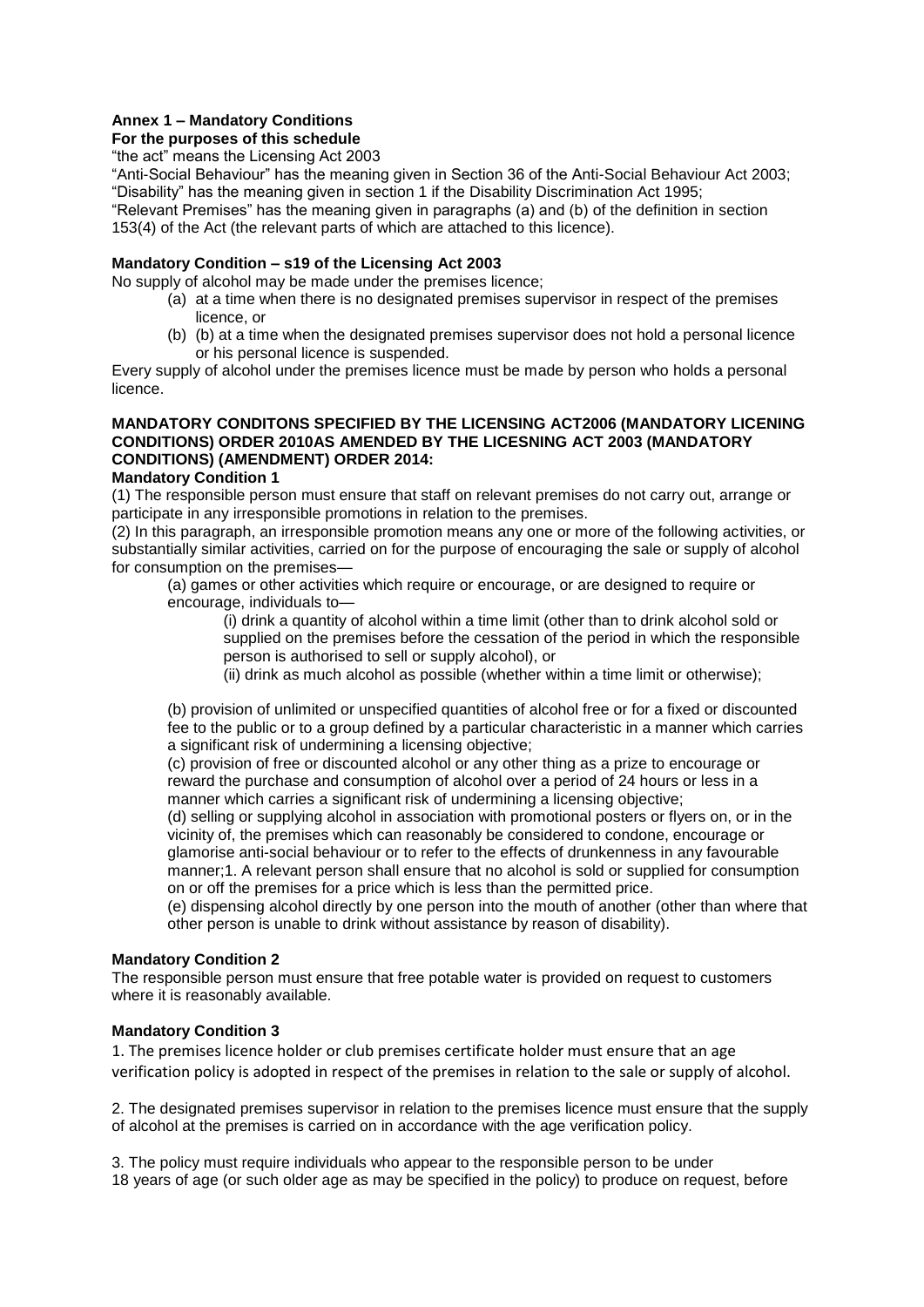being served alcohol, identification bearing their photograph, date of birth and either—

- (a) a holographic mark, or
- (b) an ultraviolet feature.

## **Mandatory Condition 4**

The responsible person must ensure that—

(a) where any of the following alcoholic drinks is sold or supplied for consumption on the premises (other than alcoholic drinks sold or supplied having been made up in advance ready for sale or supply in a securely closed container) it is available to customers in the following measures—

(i) beer or cider: ½ pint;

(ii) gin, rum, vodka or whisky: 25 ml or 35 ml; and

(iii) still wine in a glass: 125 ml;

(b) these measures are displayed in a menu, price list or other printed material which is available to customers on the premises; and

(c) where a customer does not in relation to a sale of alcohol specify the quantity of alcohol to be sold, the customer is made aware that these measures are available."

## **Mandatory Condition 5**

1. A relevant person shall ensure that no alcohol is sold or supplied for consumption on or off the premises for a price which is less than the permitted price.

2. For the purposes of the condition set out in paragraph 1—

- (a) "duty" is to be construed in accordance with the Alcoholic Liquor Duties Act 1979(a);
- (b) "permitted price" is the price found by applying the formula—
	- $P = D + (D \times V)$
	- where—

(i) P is the permitted price,

(ii) D is the amount of duty chargeable in relation to the alcohol as if the duty were charged on the date of the sale or supply of the alcohol, and

(iii)  $\overline{V}$  is the rate of value added tax chargeable in relation to the alcohol as if the value added tax were charged on the date of the sale or supply of the alcohol;

(c) "relevant person" means, in relation to premises in respect of which there is in force a premises licence—

(i) the holder of the premises licence,

(ii) the designated premises supervisor (if any) in respect of such a licence, or

(iii) the personal licence holder who makes or authorises a supply of alcohol under such a licence;

(d) "relevant person" means, in relation to premises in respect of which there is in force a club premises certificate, any member or officer of the club present on the premises in a capacity which enables the member or officer to prevent the supply in question; and

(e) "valued added tax" means value added tax charged in accordance with the Value Added Tax Act 1994(a).

3. Where the permitted price given by Paragraph (b) of paragraph 2 would (apart from this paragraph) not be a whole number of pennies, the price given by that sub-paragraph shall be taken to be the price actually given by that sub-paragraph rounded up to the nearest penny.

4.—(1) Sub-paragraph (2) applies where the permitted price given by Paragraph (b) of paragraph 2 on a day ("the first day") would be different from the permitted price on the next day ("the second day") as a result of a change to the rate of duty or value added tax.

(2) The permitted price which would apply on the first day applies to sales or supplies of alcohol which take place before the expiry of the period of 14 days beginning on the second day.

# **Annex 2 – Conditions consistent with the Operating Schedule**

1. Staff shall be trained before making sales of alcohol in their responsibilities under the Licensing Act 2003. Refresher training will take place at 6 monthly intervals. All training will be documented and made available to the authorities on reasonable request.